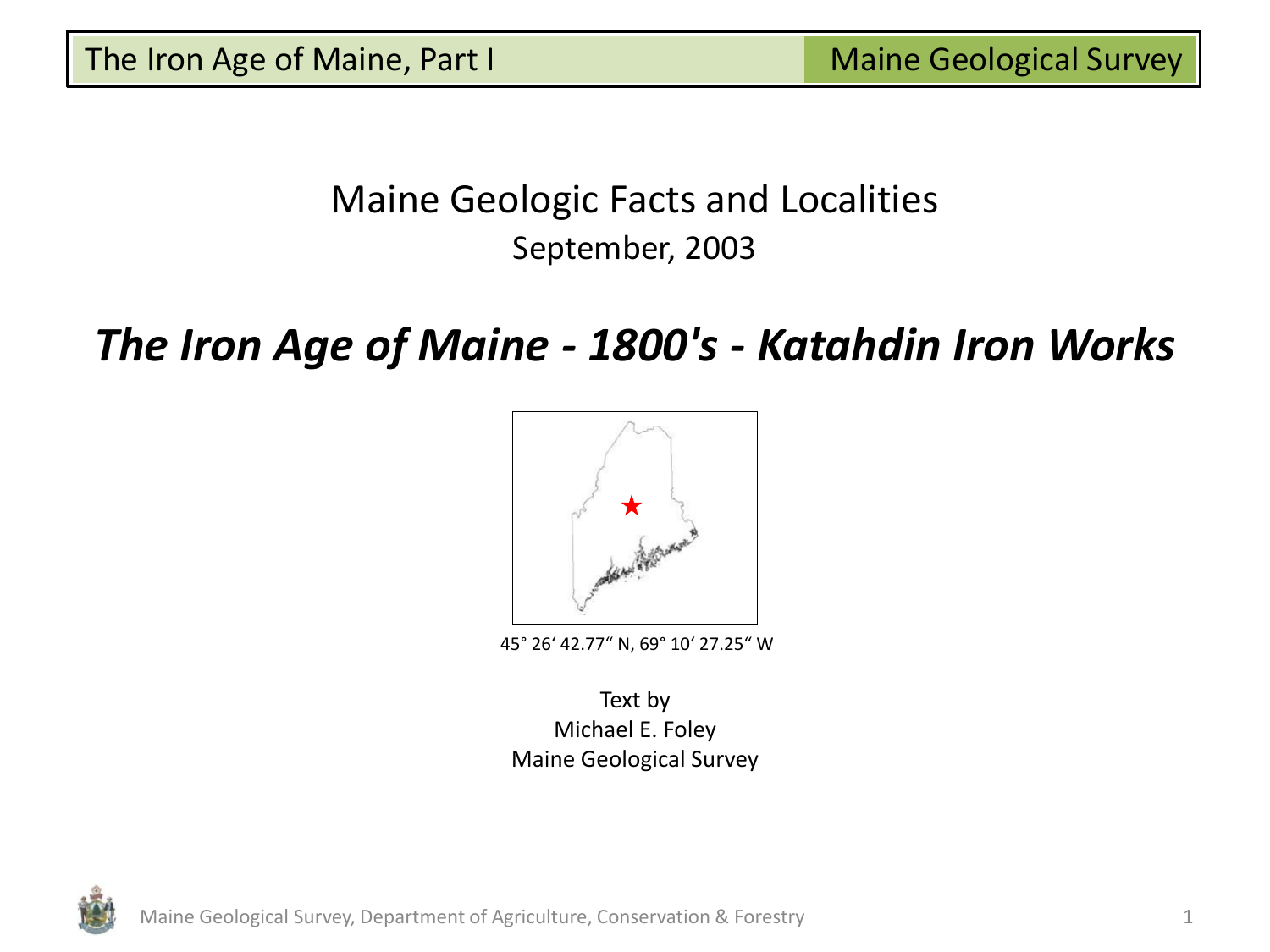#### Introduction

About 11 miles east of Dover-Foxcroft and 5 miles north of Brownville Junction you come to a sign, pointing up a dirt road, which reads Katahdin Iron Works State Historic Site. Driving up this dirt road you then come to two unusual stone and brick structures. One is a domed structure looking like a beehive or igloo (Figure 1); the other, a tower-like structure (Figure 2). These structures are all that is left of a prosperous iron-producing operation which took place here, and elsewhere in Maine during in the 1800's.



**Figure 1**. Brick kiln at Katahdin Iron Works.

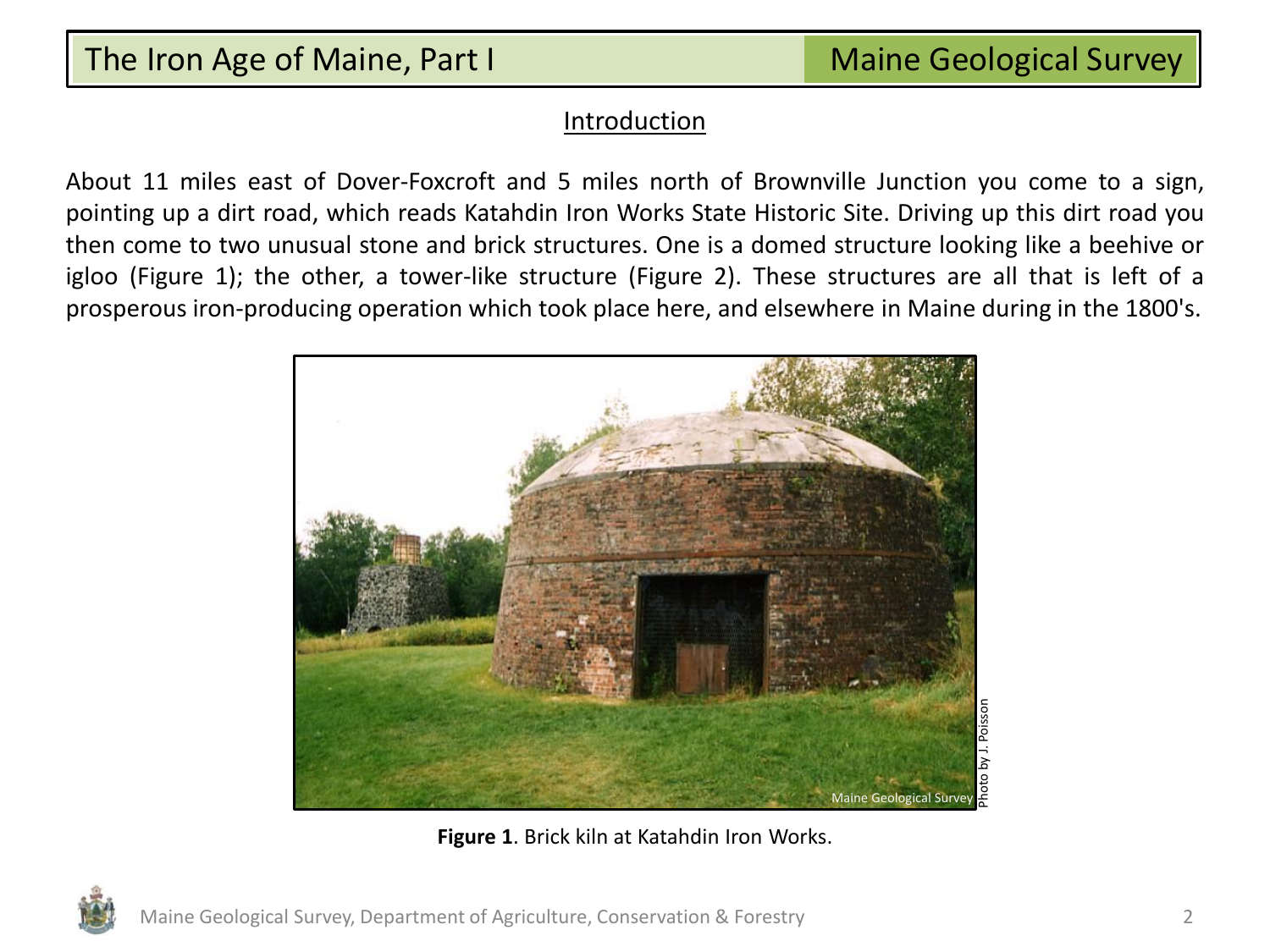## Katahdin Iron Works

During the 19th century, mining activity in Maine focused primarily on the search for silver. But during this same time interval, a search for iron localities occurred, and a handful were discovered. Notable sites were located in Pembroke, Clinton, Newfield/Shapleigh, and the largest of them all at the Katahdin Iron Works locality. All of these locales set up forges to produce "pig iron," which was then used to produce cast iron. The primary use of the Katahdin Iron Works cast iron was to make rail car wheels and wire. Most of the furnace operations in Maine were on a very small scale, except for the one at Katahdin Iron Works, which was a large and thriving operation from 1840 to 1890.



**Figure 2.** Furnace at Katahdin Iron Works.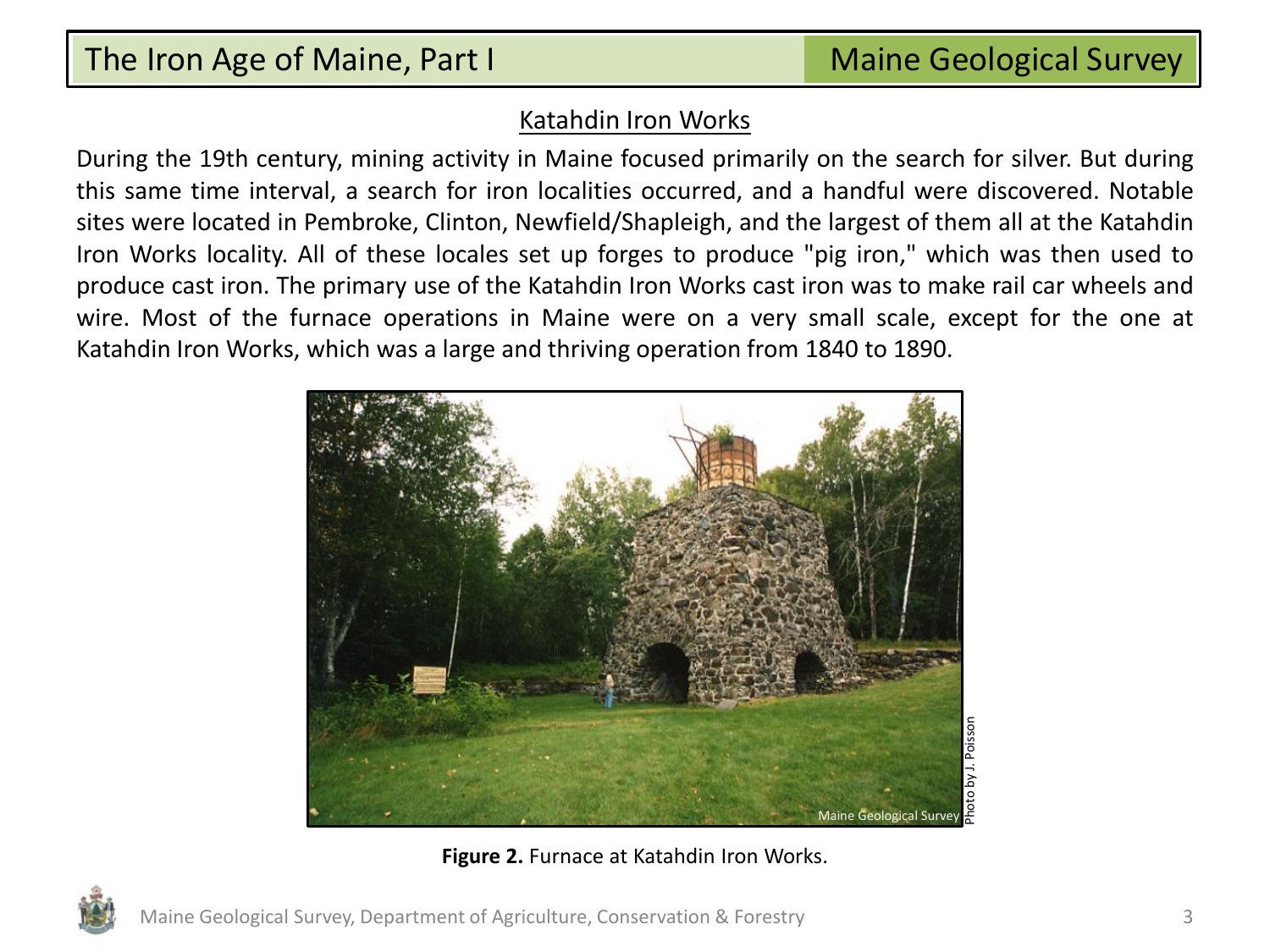#### **History**

The precursor to the Katahdin Iron Works, the Pleasant River Iron and Steel Company, named after the river which ran through the area, was founded and incorporated in 1836 by a group of Maine residents (Eastman, 1967). Nationally rising iron prices may have encouraged the group to proceed with this venture. However, a nationwide depression occurred, and the ironmaking endeavor of the Pleasant River Iron and Steel Company did not proceed further than the purchase of some land. A new group of inventors took over and incorporated as the Maine Iron Company in 1841. Samuel Smith of Newmarket, New Hampshire, and his son, Edward Smith of Bangor, were the heads of this new company. In 1843, the Smiths had purchased most of the land in the township and were ready to begin construction of the iron works. A road was built into the site allowing the construction of the forging operation and development of a settlement, named Smithville.



**Figure 3.** Furnace at Katahdin Iron Works.

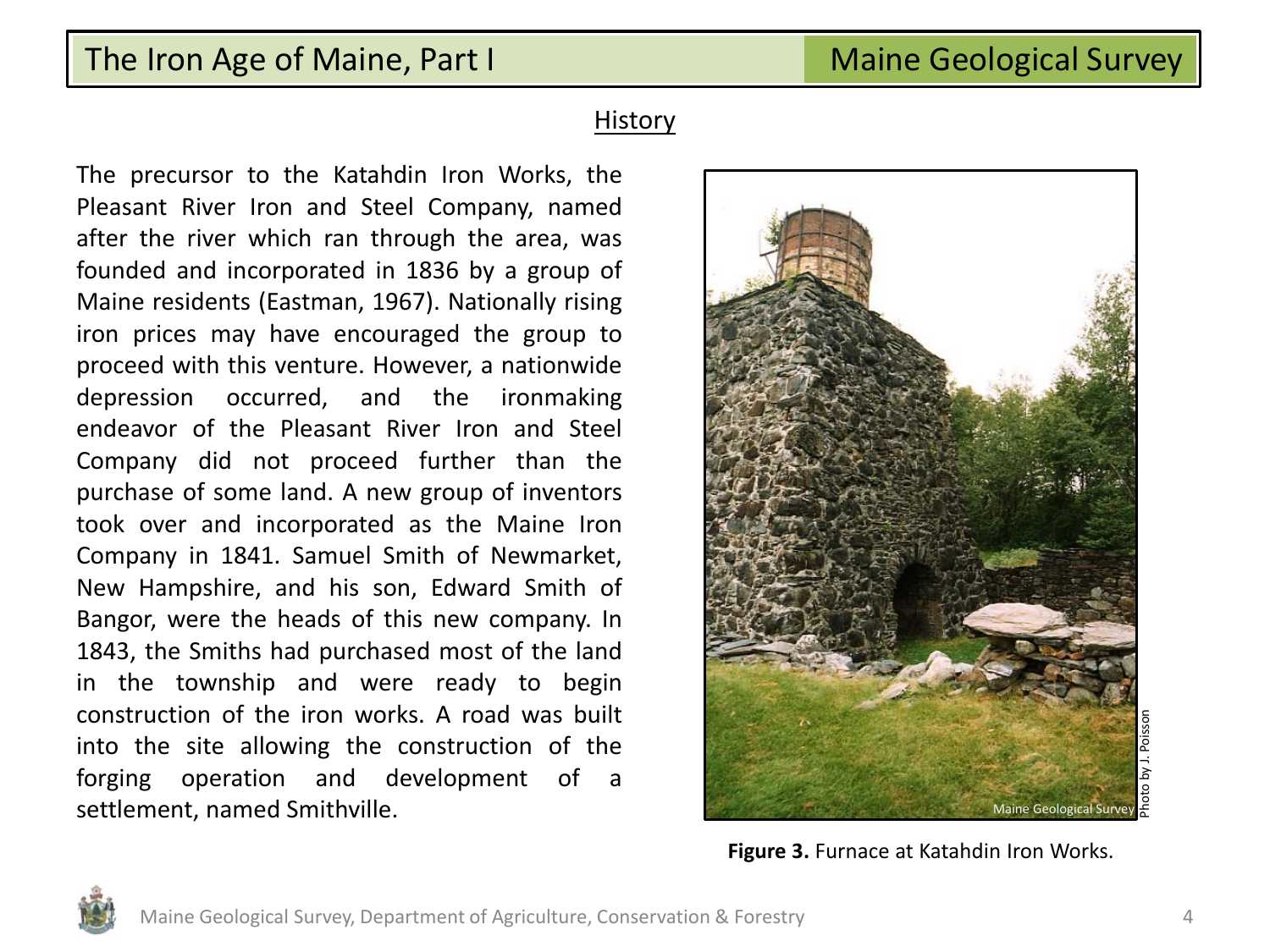#### History

The [blast](#page-14-0) [furnace](#page-14-0) was the most important part of the iron works. A dam was built across the West Branch of the Pleasant River providing the water power to operate a large air pump (bellows) which supplied the blast of air for the furnace. Several large brick ovens (kilns) (Figure 4) were built where hardwood could be turned into charcoal, and several storage sheds were constructed to store the charcoal and limestone used in the operation. The blast furnace had only been in operation for a short period of time when the Smiths sold the business to David Pingree in 1845 for \$100,000. (Eastman 1967).



**Figure 4.** Charcoal kilns at Katahdin Iron Works ([from Katahdin Iron Works website](http://www.maine.gov/cgi-bin/online/doc/parksearch/index.pl)).

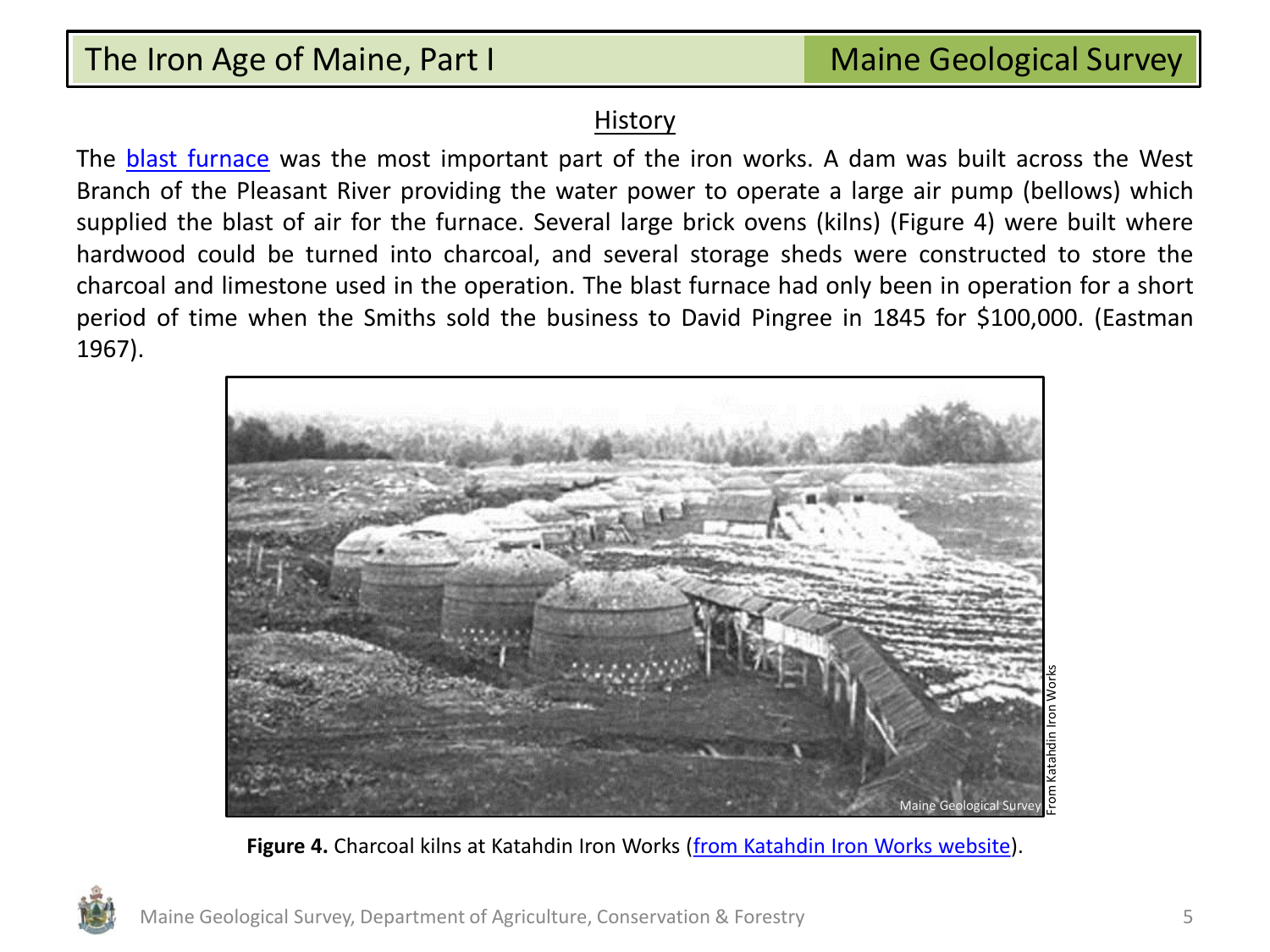#### **History**

Pingree chartered a new corporation, the Katahdin Iron Works, early in 1846. He named it after Mount Katahdin, which lies thirty-five miles to the north. He hired an operations manager, found an experienced iron founder to run the blast furnace, and hired Dr. Charles T. Jackson, the first state geologist of Maine, to survey and test the ore deposit. Improvements were made at the site with the construction of new charcoal kilns and storage sheds, along with a new wood yard. A new store and several new houses were also constructed. By 1850, the company town of Katahdin Iron Works had a population of 160, including wood choppers, miners, and smelters. Pingree was the principal stockholder and president, and ran the company until his death in 1863 (Eastman, 1967).

Others continued the operation sporadically until 1890. In 1872, Owen W. Davis purchased the Katahdin Charcoal Iron Company at Katahdin Iron Works. He managed this property until 1887 and he built the Katahdin Iron Works Railroad, twenty miles in length. The railroad helped the Katahdin Iron Works reach it's peak production in the 1880's, with 18-20 tons of [pig-iron](#page-14-0) being produced daily. In 1884, during the height of operations, the village had grown to include homes for 200 workers (Eastman, 1967).

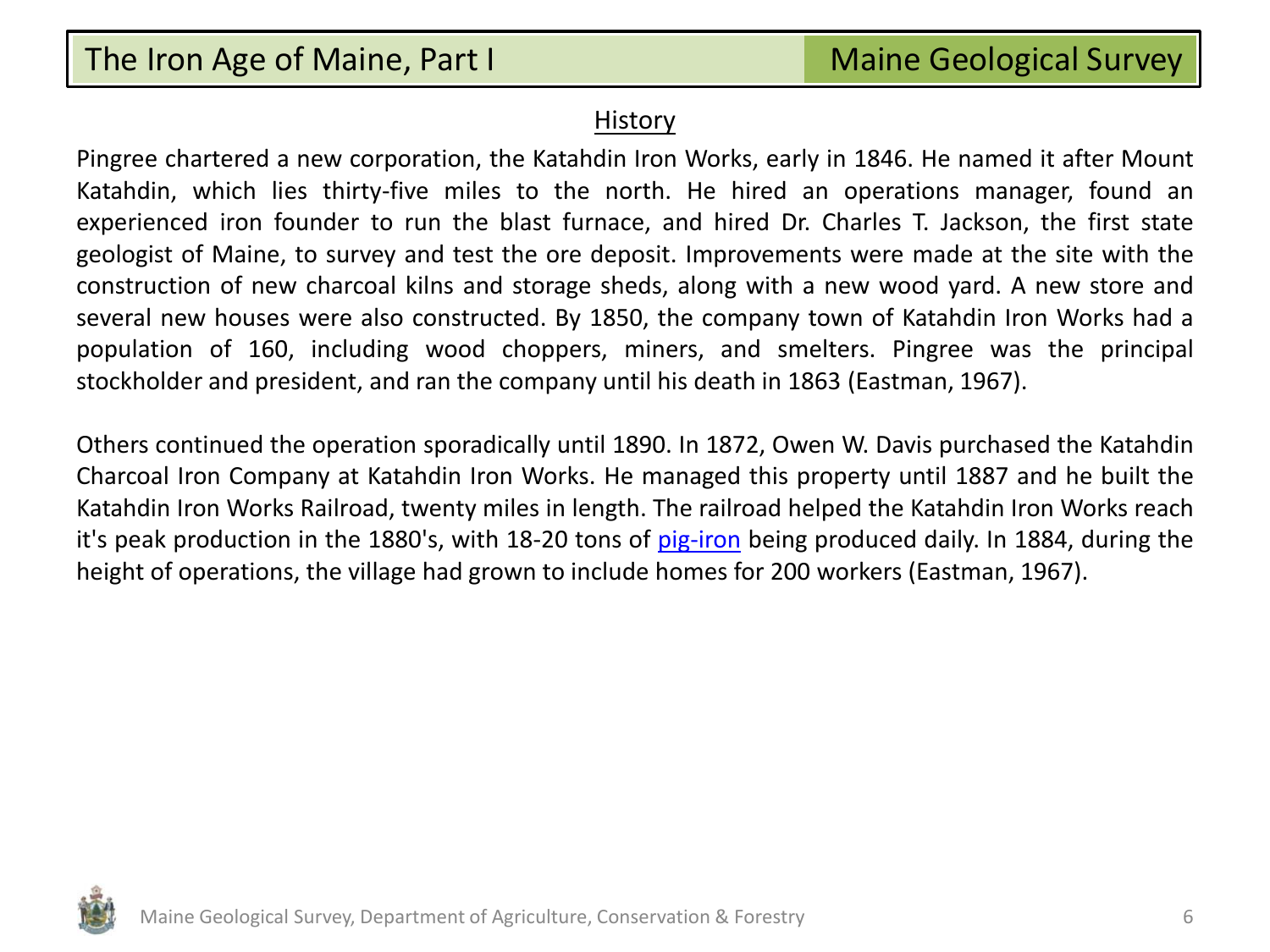#### **History**

During the late 1880's, new steel mills were developed which used the blast furnace to supply molten pig iron directly to the steel-making furnaces. This allowed the steel-making operation to take place at one site, alleviating the need for the extra cost of transportation of the raw material to the furnace. A remotely located iron works, such as Katahdin Iron Works, was put at an economic disadvantage due to its remote location and high transportation costs. Furthermore, the small amount of poor quality ore remaining at Ore Mountain could not compete with the vast new and richer iron deposits discovered in the Lake Superior District (Hanson and Sauchuk, 1991). All of this made the Katahdin Iron Works operation outdated and uneconomical, and it ceased operation in 1890.

Exploration of the sulfide portion of the ore body by the General Chemical Division of the Allied Chemical Corporation began in the late 1920's. Allied Chemical held on to the property for many years as a potential sulfur reserve. In the 1970's, Superior Mining Co. conducted an exploration program for economic concentrations of metals within the deposit (Babitzike and others, 1978). This project involved deep drilling. The most recent drilling activity took place during the winter of 1989-1990. No exploration is being conducted at Katahdin Iron Works at this time.

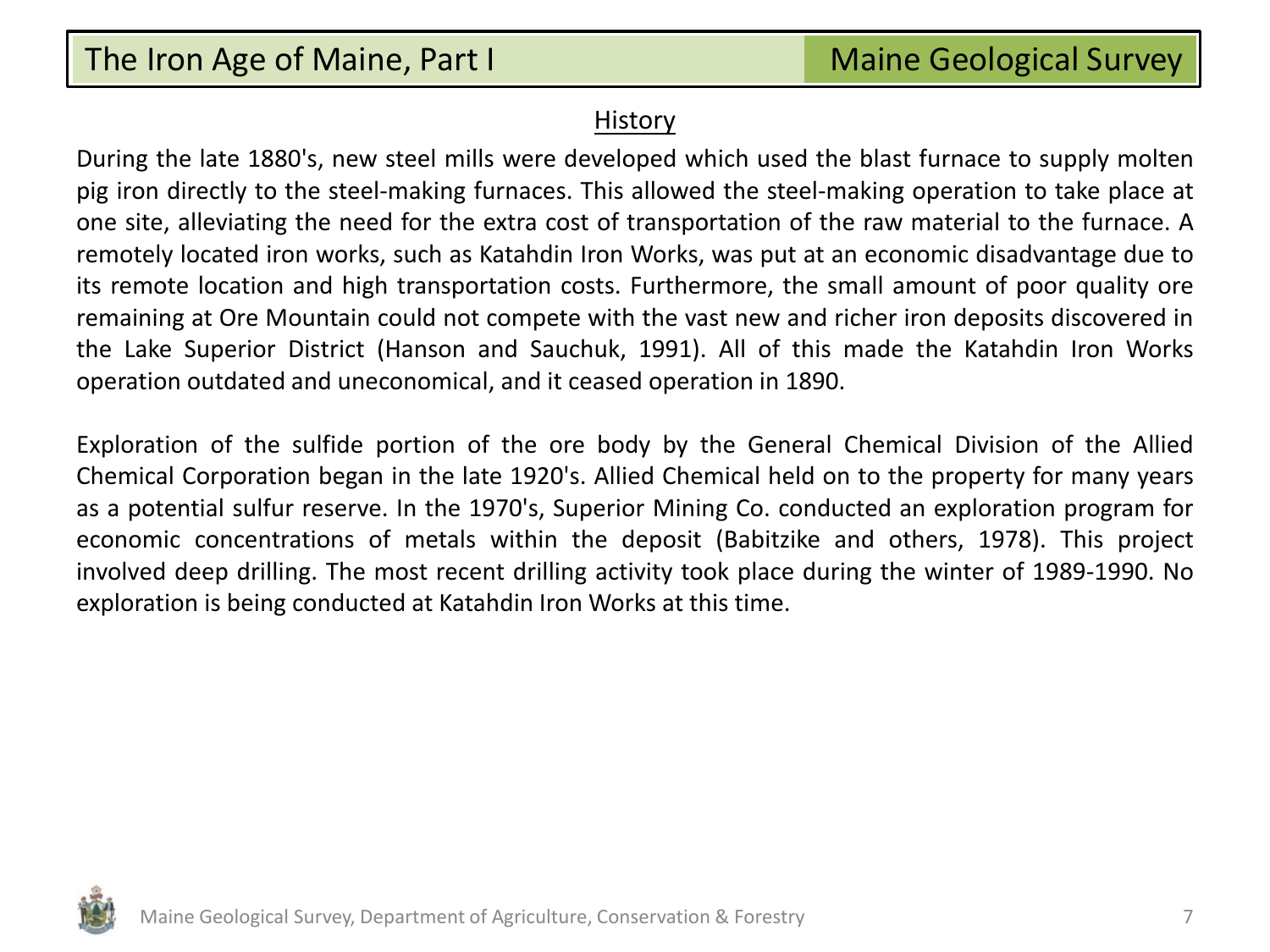## Katahdin Iron Works - Description of Operation

As stated in the introduction, some remnants (kiln and furnace) of the Katahdin Iron Works operation still exist. The stone furnace (Figure 2) was once attached to a group of buildings that comprised the iron-making operation. Figure 5 is a photo taken in the late 1880's, showing the Katahdin Iron Works operation, with each segment numbered for identification and description.



**Figure 5.** Building complex at Katahdin Iron Works showing ore kiln (1), top houses (2), furnace (3), casting shed (4) and storage barn (5) ([from Katahdin Iron Works website](http://www.maine.gov/cgi-bin/online/doc/parksearch/index.pl)).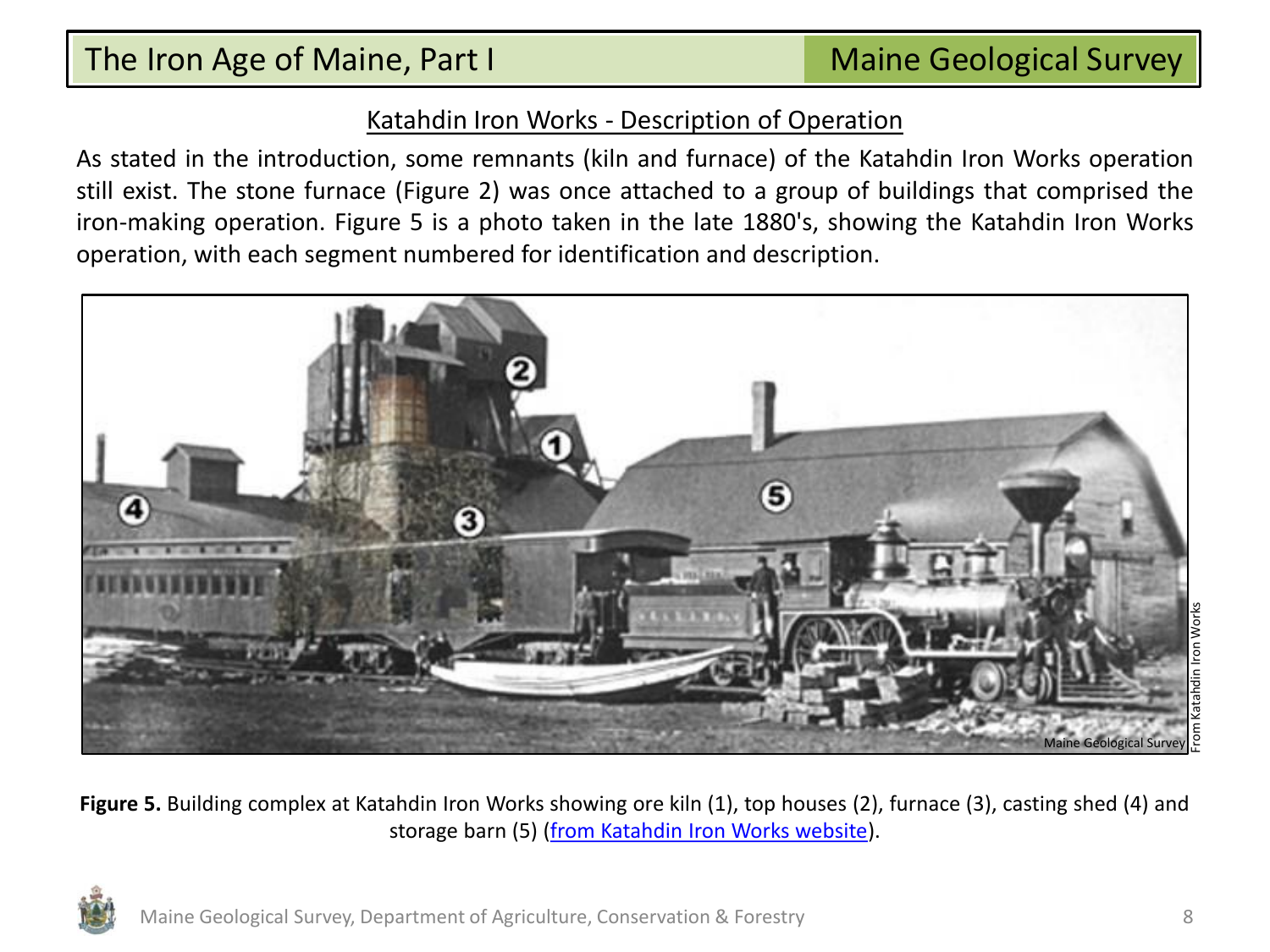## Katahdin Iron Works - Description of Operation

Once the iron ore was mined from nearby Ore Mountain and transported to the Katahdin Iron Works, it was prepared (crushed) for smelting in the ore kiln (1), before being dumped into the furnace through the top houses (2). Once in the blast furnace, the iron ore was heated and reduced to molten iron. The heat was provided by burning charcoal produced in brick kilns (Figure 1). The surrounding forests supplied thousands of cords of wood annually, which were easily converted to charcoal in large beehive-like kilns (Figure 4). Water from the West Branch of the Pleasant River was used to power the bellows which pumped air into the furnace (Figure 6) and increased the temperature to melt the ore. Limestone was mixed with the ore as a flux, lowering the melting point of the ore, and allowing the molten iron to flow more easily out of the bottom of the furnace and into the casting shed (4) (Figure 5) which was attached to the base of the furnace.



**Figure 6.** Diagram of workings of blast furnace (from [Katahdin Iron Works website](http://www.maine.gov/cgi-bin/online/doc/parksearch/index.pl)).

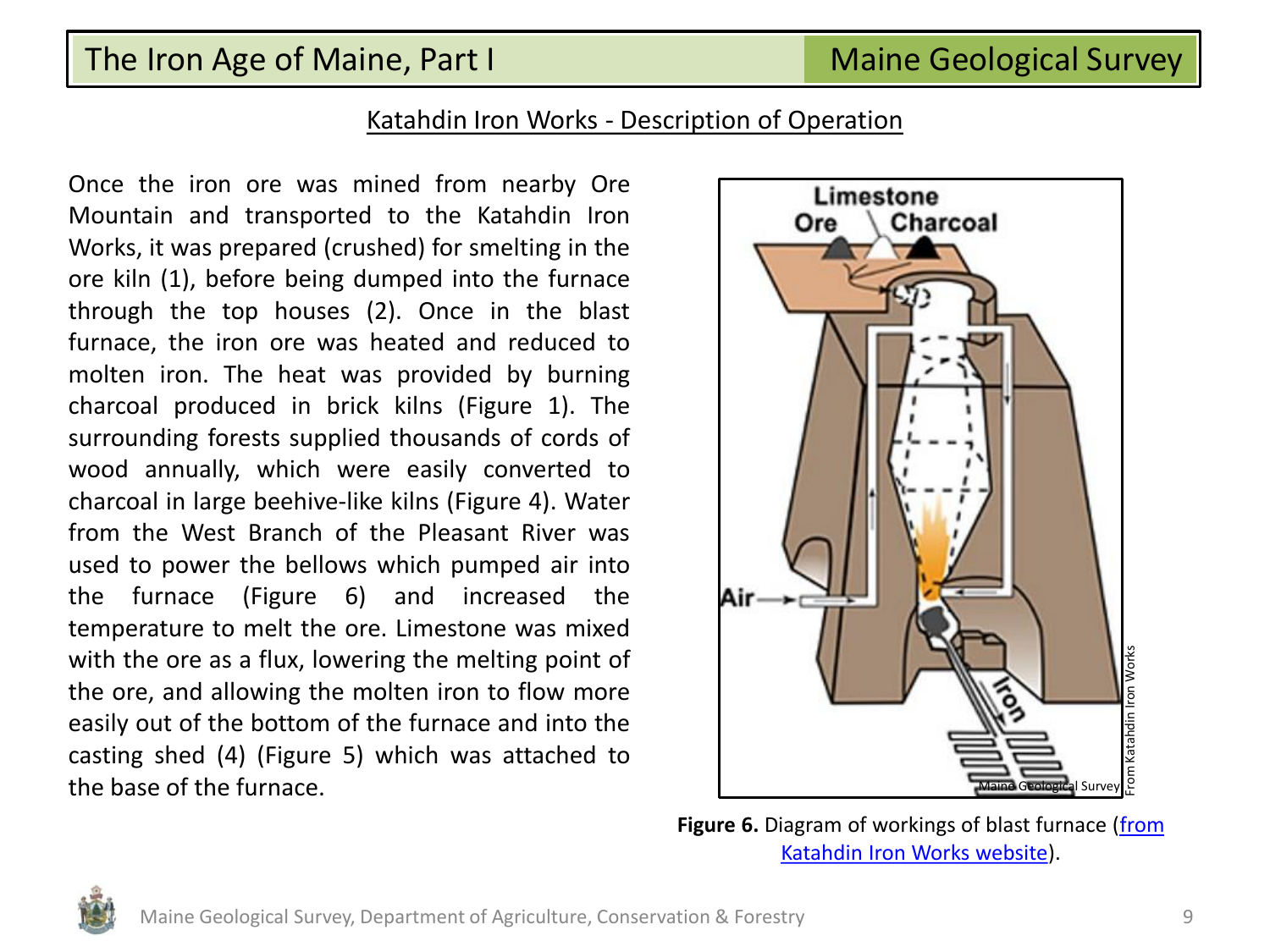## Katahdin Iron Works - Description of Operation

When the molten iron had pooled at the bottom of the furnace, workers in the casting shed "tapped" the furnace by knocking out a clay plug. The iron then ran out into channels made with shovels in the sand floor by the workers (Figure 7). As it oozed over the sand, the iron made a noise like a pig, thus the name "pig iron." When the "pigs" cooled, they were sent to market either by wagon, or in later years by train to Bangor where they could then be shipped by boat to market. On their return trip to Katahdin, the wagons and trains carried supplies and limestone for the operation. The large storage barn (5) (Figure 5) housed all of the equipment and replacement parts needed to keep the operation running.



Figure 7. Casting house with pig-iron molds ([from Katahdin Iron Works website\)](http://www.maine.gov/cgi-bin/online/doc/parksearch/index.pl).

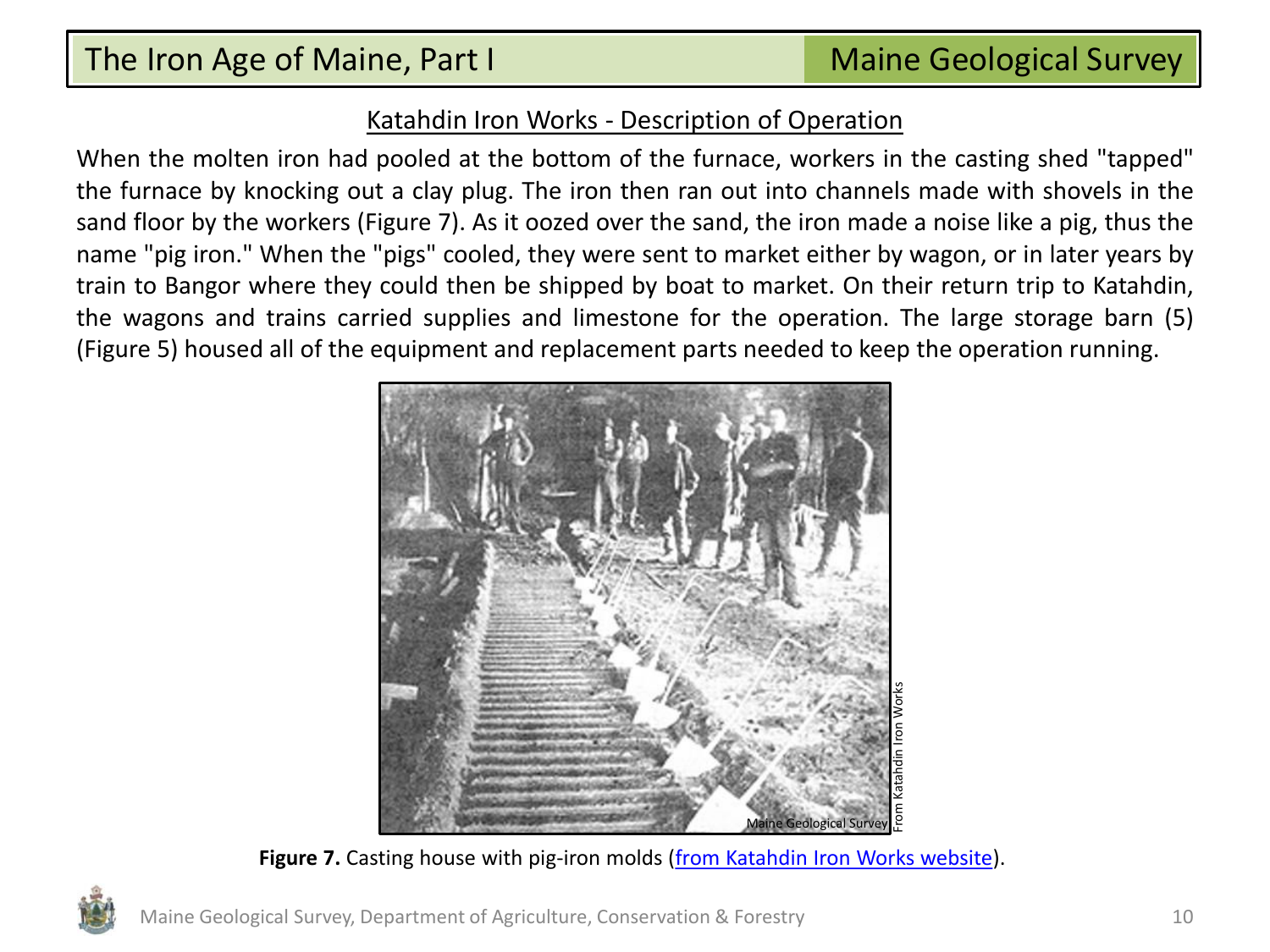## Geology and Geologic Setting

The primary source of the iron ore used at the Katahdin Iron Works came from a [pyrrhotite](#page-14-0) (FeS - iron sulfide mineral) deposit located on the northern flank of Ore Mountain, at an elevation of 850 feet. This Katahdin Pyrrhotite Deposit is located entirely within a small gabbroic [stock](#page-14-0) of Devonian age (Figure 8) (Hanson and Sauchuk, 1991).



**Figure 8.** Geologic map of Ore Mountain and vicinity.

Maine Geological Survey, Department of Agriculture, Conservation & Forestry 11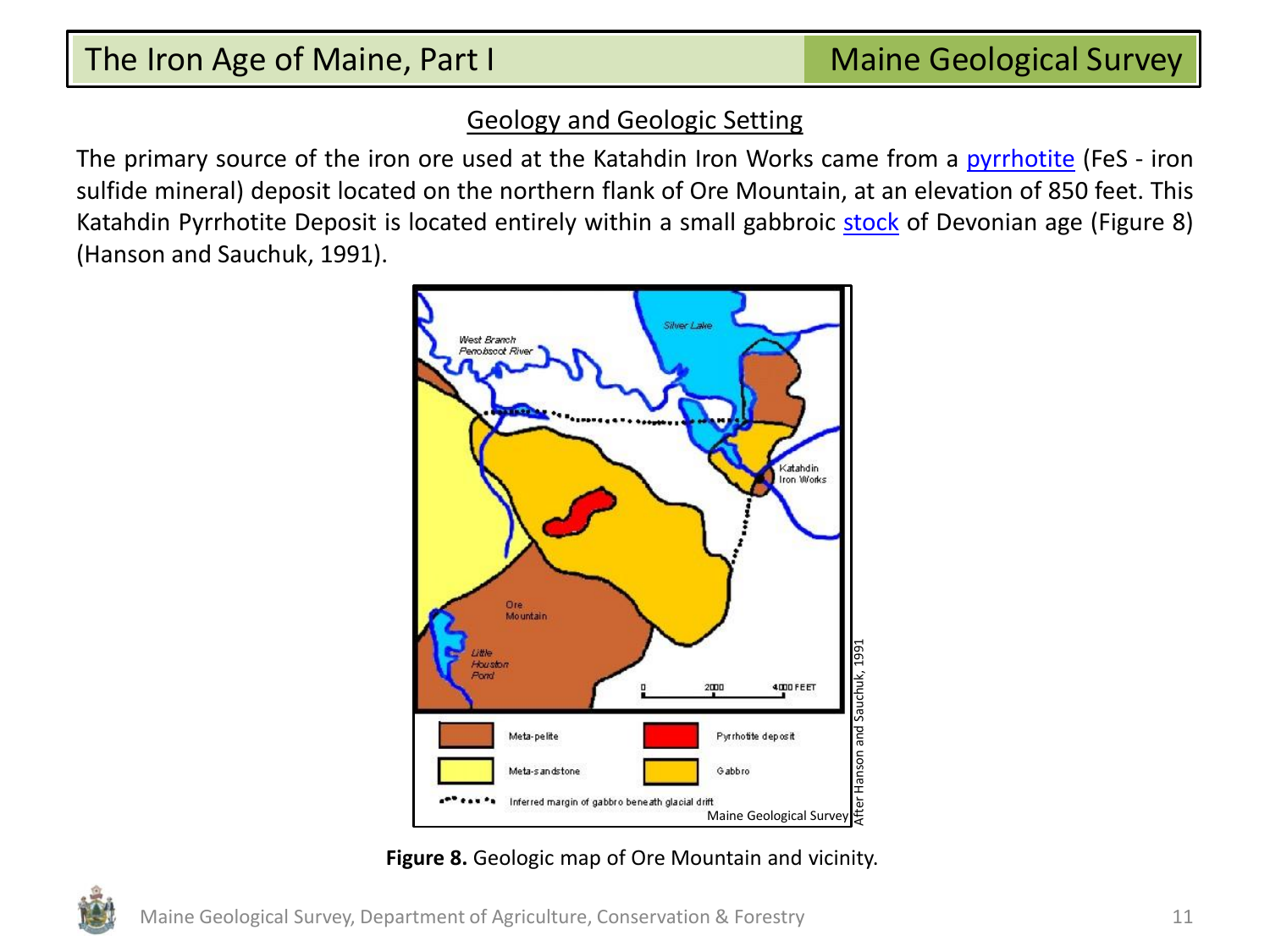## Geology and Geologic Setting

The stock is rectangular in shape, with the mineralized zone dimensions being 400 feet wide by 2000 feet long. This [gabbro,](#page-14-0) or norite, intrudes folded slates and quartzites of Silurian and Devonian age. The stock occupies the nose of an east-plunging anticline which brings up the Silurian Rangeley, Perry Mountain, Smalls Falls, and Madrid Formations through the extensive cover of the Devonian Carrabassett Formation (Osberg and others, 1985). The east end of the Devonian Onawa [pluton](#page-14-0) lies only one mile to the west of this deposit.

The stock, which hosts the pyrrhotite body, is a medium-grained dark-gray norite, composed primarily of labradorite (60%), bronzite (25%), augite (12%), and minor olivine. Accessory minerals include biotite, hornblende, magnetite, and ilmenite (Hanson and Sauchuk, 1991; Houston, 1956).

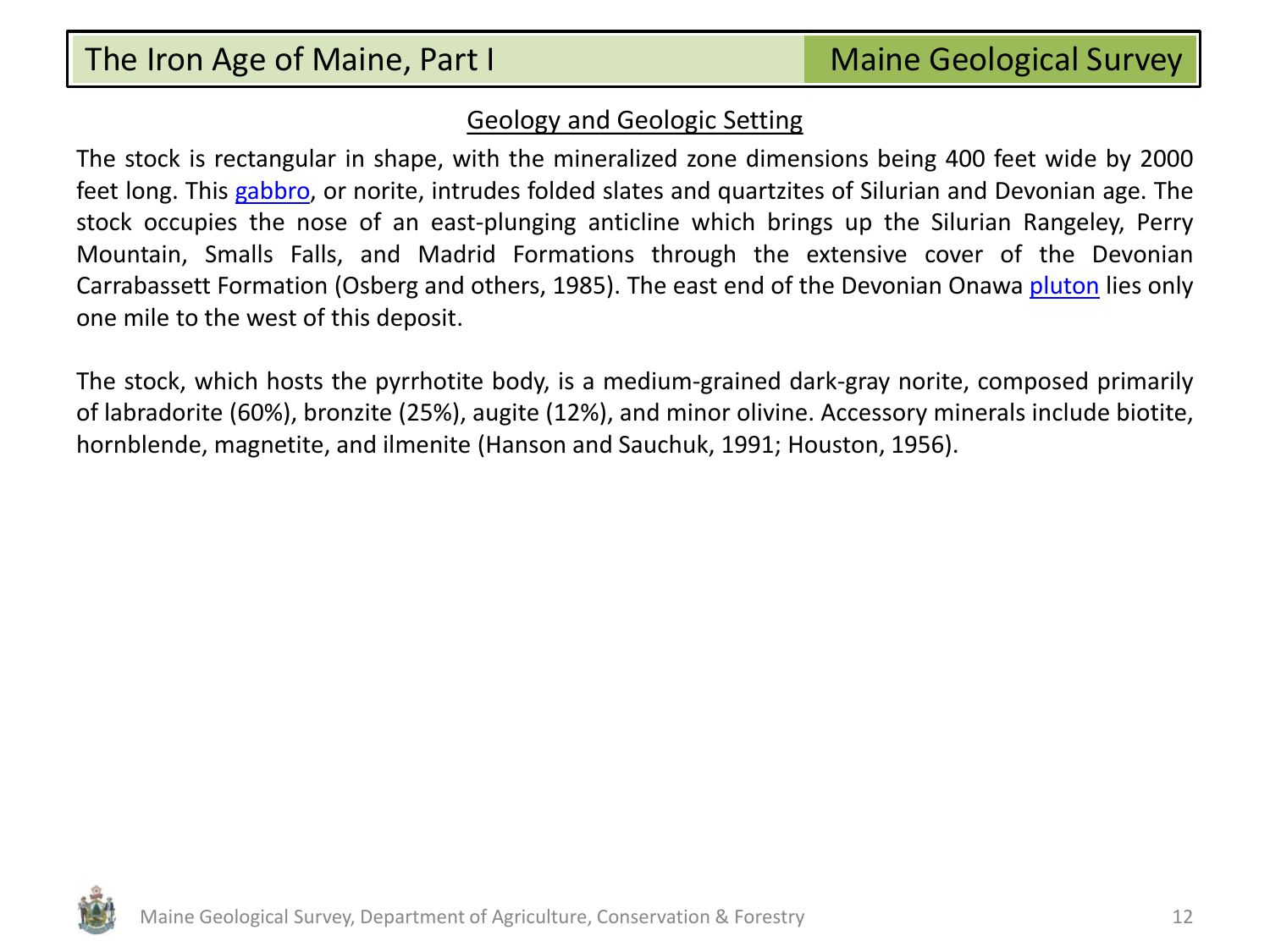## Geology and Geologic Setting: Katahdin Pyrrohotite Deposit

With the known surface dimensions of this deposit, and assuming the deposit extends to a depth equal to its length at the surface (2050 feet), and that the surface dimensions and grade of the ore persist to this depth, the total mass of sulfides would exceed 200 million tons. This would make the Katahdin Iron Works deposit one of the largest massive sulfide deposits in the world (Hanson and Sauchuk, 1991). But the current price of iron ore, rural location, and low quality of the ore, still make this an uneconomic mining operation.

Mining operations at the Katahdin Iron Works in the 19th century used the [gossan,](#page-14-0) which covered the sulfide deposit, as its primary source of iron ore. The Katahdin gossan is composed primarily of limonite and clay minerals, and is formed by the weathering of the underlying sulfide deposit. Limonite is a term used for amorphous hydrated iron oxides. It may include goethite (brown), jarosite (yellow), and minor hematite (red) (Hanson and Sauchuk, 1991). Weathering of the sulfides is partly controlled by a steeplydipping orthogonal joint set. Where there is more jointing in the rock, more weathering to depth takes place, and more gossan forms. Initial alteration of fresh pyrrhotite begins with the formation of green veinlets of melanterite (ferrous sulfate) and yellowish white surface coatings of copiapite (hydrated iron sulfate) (Houston, 1956).

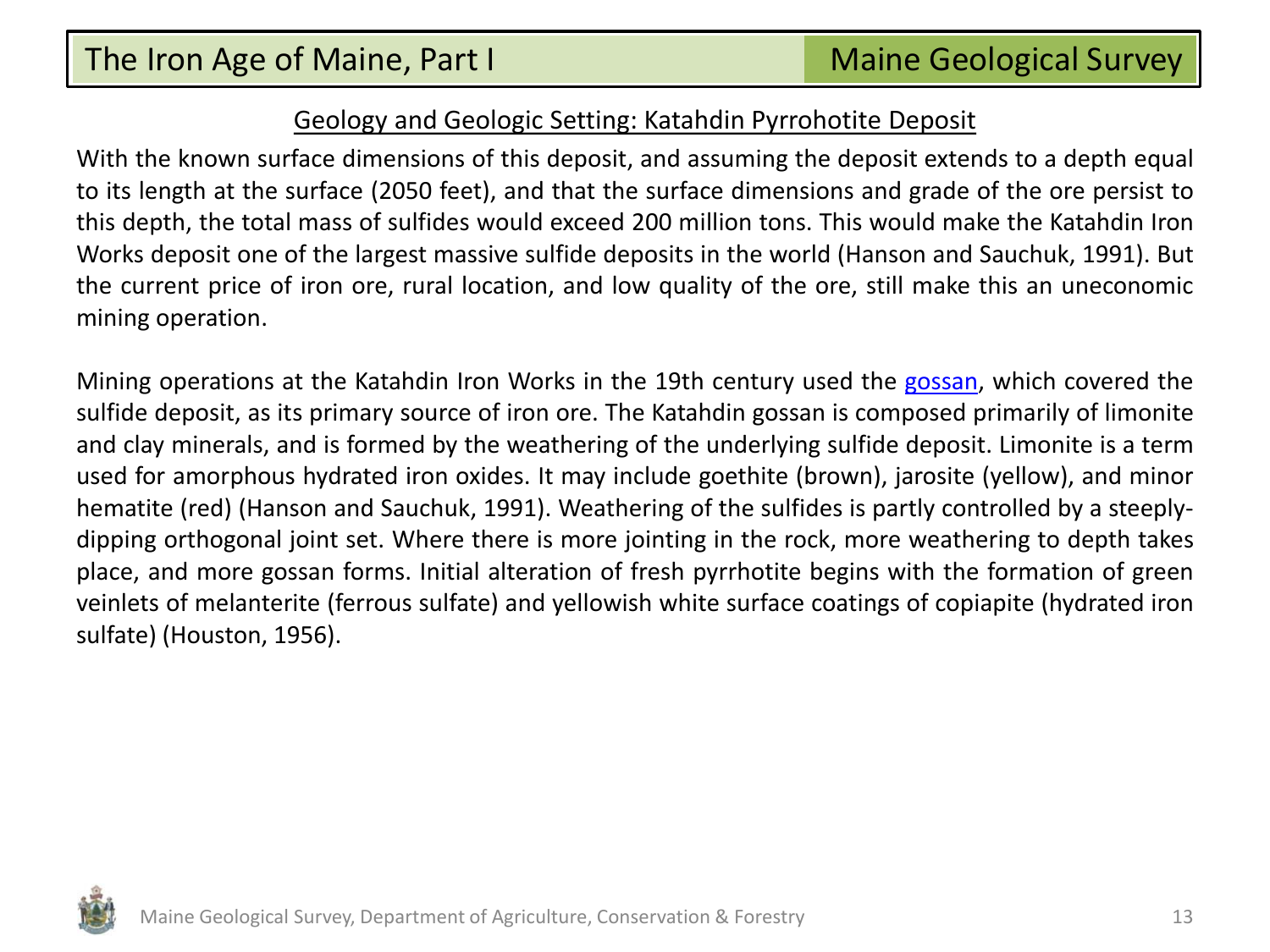#### Geology and Geologic Setting: Katahdin Pyrrohotite Deposit

The pyrrhotite which makes up approximately two-thirds of the deposit, occurs primarily as interstitial masses between silicate minerals (Houston, 1956). The ore body is essentially structureless and is composed almost entirely of pyrrhotite and its associated minerals. The more massive ore contains about 75% sulfides and grades toward the outer border of the deposit where the surrounding norite contains less than 5% sulfides (Houston, 1956). The silicate minerals are the same as those present in the surrounding norite, with olivene and orthopyroxene constituting a higher percentage of those minerals. Economic concentrations of metals have not been found in the sulfide deposit. Analysis of chip samples taken by Miller (1945) were found to have 43-45% Fe, 26-28% S, 0.01-0.1% Cu, 0.2% Ni, and 0.1% Co. Unlike most pyrrhotite, the magnetic susceptibility of the sulfides at the Katahdin deposit is quite low. A magnet or compass needle will not be noticeably deflected by the pyrrhotite. The gabbroic country rock typically exhibits a large magnetic response due to magnetite (Hanson and Sauchuk, 1991).

Evidence against a hydrothermal origin for the deposit includes lack of pervasive replacement textures, mineralogy that is incompatible with hydrothermal replacement, and the localized occurrence of the pyrrhotite in the mafic stock (Houston, 1956). The Katahdin pyrrhotite deposit is generally considered a magmatic segregation deposit in which an immiscible sulfide phase separated from the mafic magma during the latter stages of crystallization (Houston, 1956; Miller, 1945). The dense, ferrous sulfide liquid settled into the partly-crystallized norite to form the observed interstitial texture.

Today the Department of Conservation, Bureau of Parks and Land, maintains this area as a [state](http://www.maine.gov/cgi-bin/online/doc/parksearch/index.pl) [historical](http://www.maine.gov/cgi-bin/online/doc/parksearch/index.pl) [site](http://www.maine.gov/cgi-bin/online/doc/parksearch/index.pl) with a restored kiln and blast furnace. Further information on the geology and history of the area can be obtained at their website, and in the references contained herein.

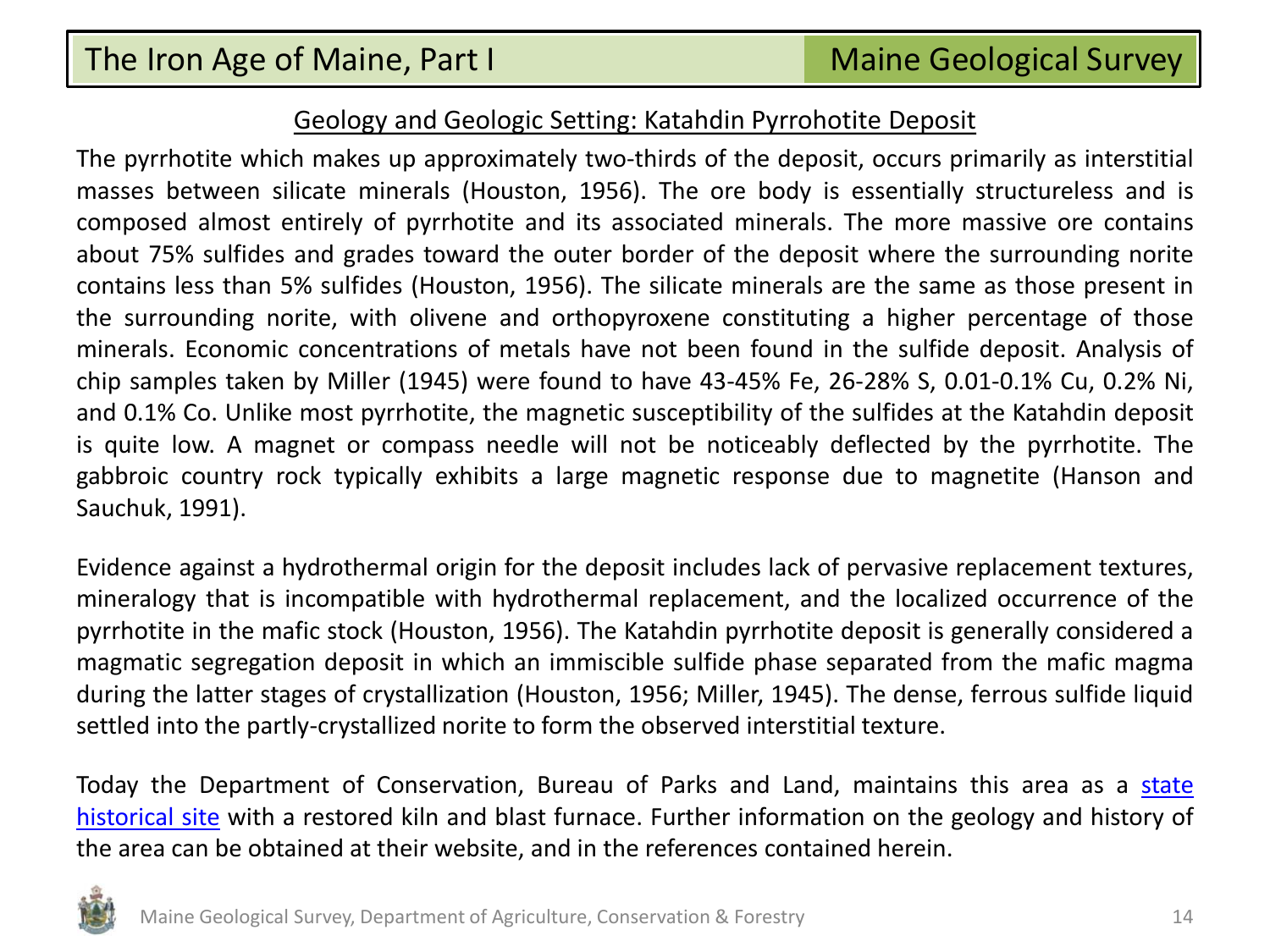## Definitions

Blast furnace - a furnace for smelting of iron from iron oxide ores; combustion is intensified by a blast of air.

- Gabbro a group of dark-colored, basic intrusive igneous rocks composed of feldspar (pinkish white), pyroxene (dark green mineral), amphibole, mica (a black mineral), and olivine (green mineral).
- Gossan an iron-bearing weathered product overlying a sulfide deposit. It is formed by the oxidation of sulfides and the leaching-out of the sulfur and most metals.
- Pig-iron raw iron in an ingot form. It is the immediate product of smelting iron ore with coke and limestone in a blast furnace. It requires further treatment in a furnace to produce steel or wrought iron.

Pluton - an igneous intrusion.

Pyrrhotite - a common red-brown to bronze mineral whose primary constituent is iron-sulfide FeS.

Stock - an igneous intrusion that is less than 40 square miles (100 square kilometers) in surface exposure.

<span id="page-14-0"></span>